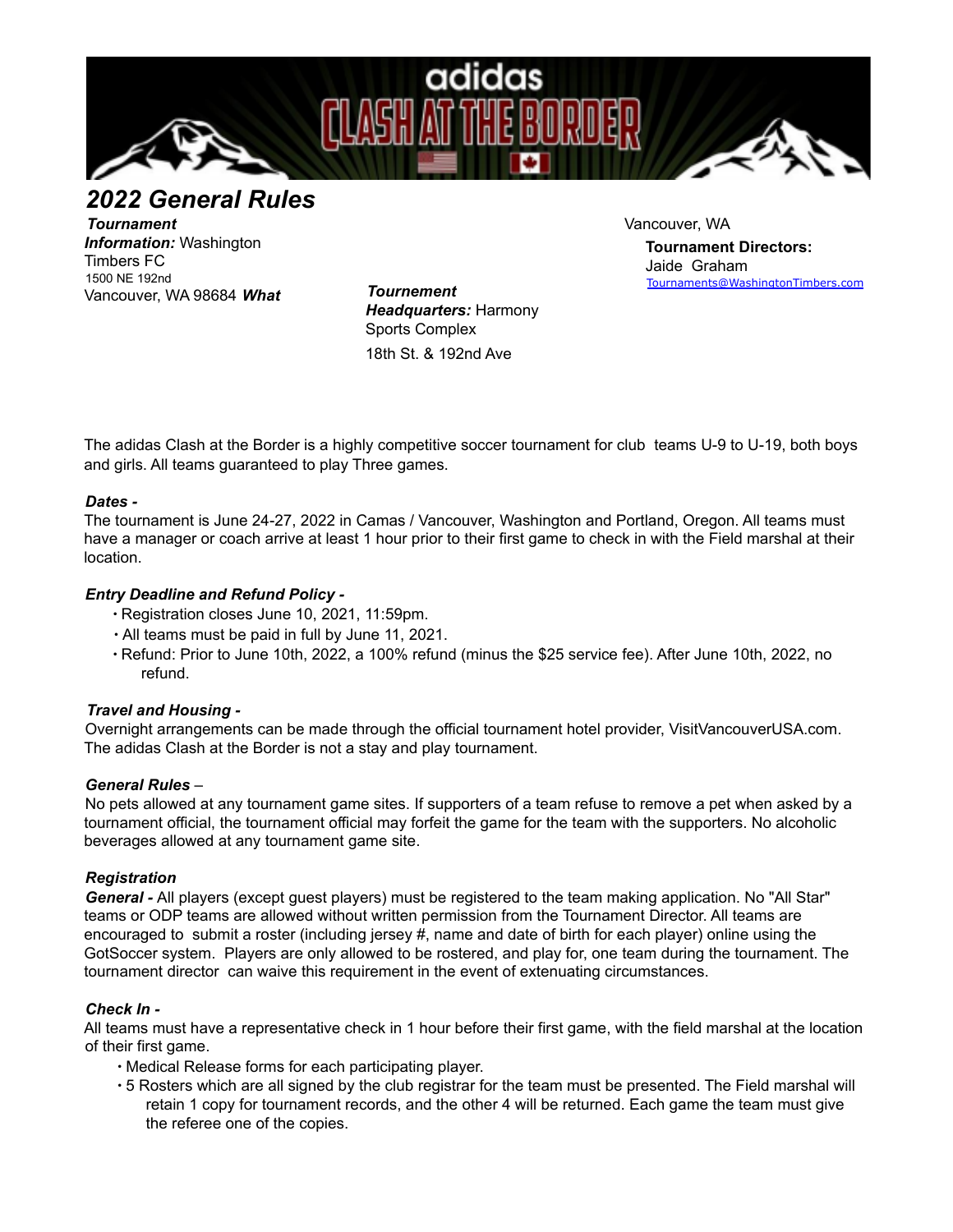#### Updated: 1/4/2019 - 1 -

## *Teams –*

- 1) Home and away teams are determined at scheduling time with each team scheduled for at least one home game and one away game.
- 2) The home team will wear white (or light) colored jerseys. The visitor or away team will wear their darker jerseys. All teams will bring an alternate color jersey. The home team will change jerseys in the case of a color conflict.
- 3) The shirt number of each player must be the same as the player's shirt number on the roster. If the numbers are not the same, the referee may not allow the player to take part in the match until the numbers are the same.
- 1) Player equipment:
	- a. Shin guards are required for all players (no exceptions).
	- b. Casts: Casts are permitted with the permission of the referee. The tournament director should be contacted before-hand in the case of a player expected to play with a cast but the ultimate authority of playing with a cast will be with the referee.

# *-Playing Rules*

## *FIFA Laws of the Game:*

FIFA Laws of the Game will apply, except as amended below.

## *Small Sided Format:*

U9 to U12 games will be played in the small-sided format as follows:

- $U9 7v7$  $U10 - 7v7$
- $U11 9v9$
- U12 9v9

The adidas Clash at the Border will be following Oregon Youth Soccer Association (OYSA) league rules during the tournament and will have the following modified rules in place for U9 and U10 divisions... ∙ No Punting -

Goalkeepers will not be allowed to 'punt'/'dropkick' the soccer ball.

- ∙ When the goalkeeper takes possession of the ball in his/her hands, the opposing team must retreat behind the buildout line and remain there until the goalkeeper puts the ball into play by throwing or passing the ball.
- ∙ Goal Kicks- All player on the defending team (team not taking the goal kick) must be behind the buildout line when the opposing team takes the goal kick.
- ∙ In the absence of a painted buildout line players are required to retreat to the half line. ∙
- No heading the ball intentionally

The adidas Clash at the Border will be following OYSA rules during the tournament and will have the following modified rules in place for U11 division…

- ∙ No heading the ball intentionally
- ∙ Punting and drop kicks are allowed beginning at U11

#### *No Protests:*

No protests are allowed and all referee decisions will be final, except those concerning the use of overage or ineligible players. The opposing coach and referee must be notified of an overage/ineligible protest prior to leaving the field of play and the protest must be submitted in writing to the Field Marshal within 30 minutes of the match completion. A protest bond of \$50 in cash (no checks) must accompany the written appeal. The bond will be returned if the appeal is granted. A protest committee of three neutral persons will be appointed by the tournament director(s) to hear the appeal and make a decision before the next games for the teams involved. Their decision will be final. If a protest is upheld, forfeiture will be awarded for the protested match (a 1-0 victory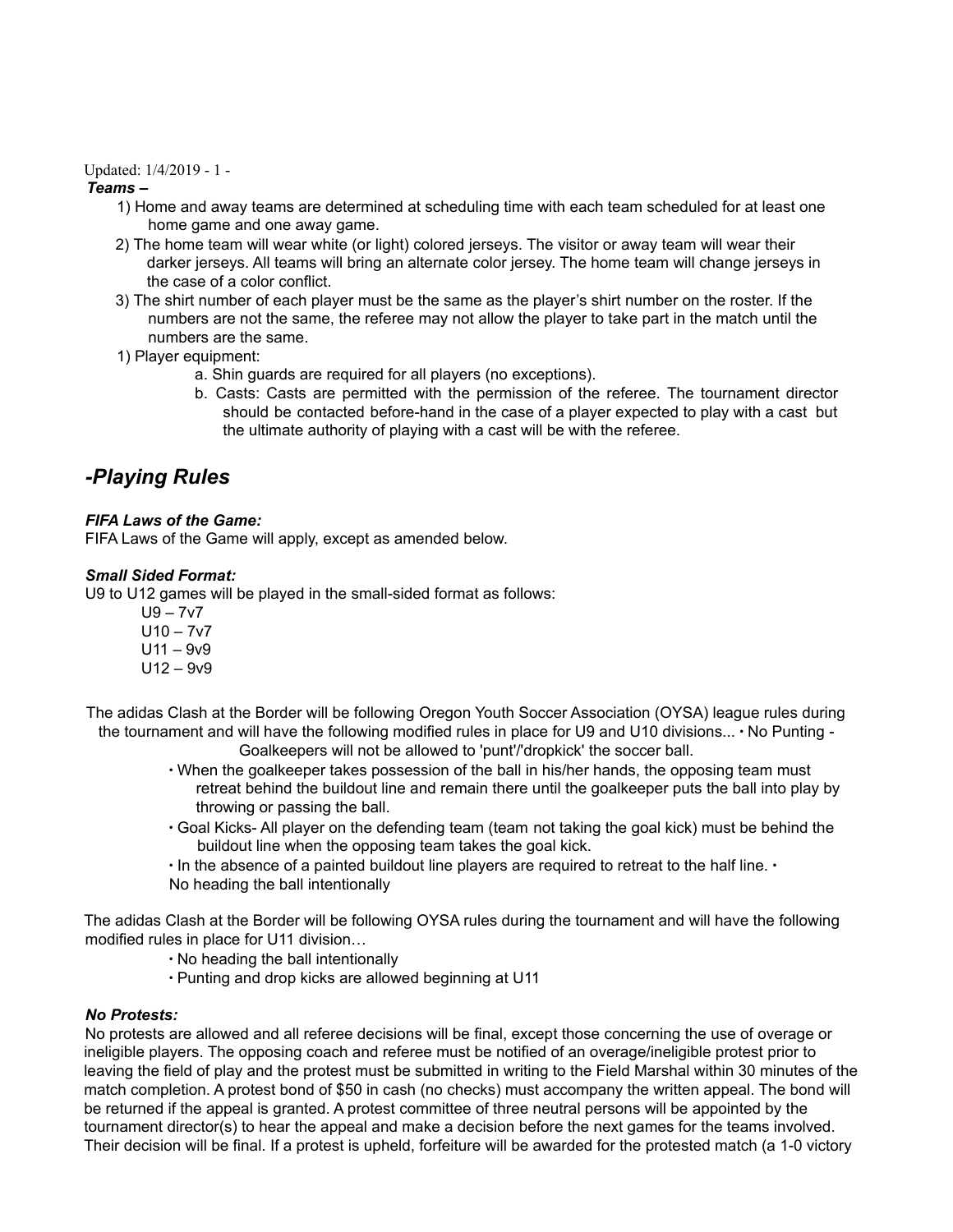for the non-offending team) and all previously played matches that included the overage/ineligible player.

## *The Judiciary Committee:*

The Judiciary Committee will settle all protests and disputes regarding overage or ineligible players and will consist of three neutral persons appointed by the tournament director.

Updated: 1/4/2019 - 2 -

#### *Who's Eligible:*

All players must be eligible to play in their age division, any exceptions to the rule must be approved in writing by the Tournament Director prior to team check-in.

## *Roster:*

U9 and U10 may have a roster of 12 players.

U11 and U12 may have a roster of 16 players

U12-U14 may have a roster of 18 players.

- U15-U18 may have a roster of 22 players but only 18 can dress for each game. Players not playing need to be wearing "street clothes".
	- ∙ Rosters for all teams will be frozen on June 13th, 11:59pm. Any changes to the roster after that time will need to be completed at check-in. Once a team has checked-in changes to the roster will not be allowed without written authorization from the Tournament Director.

#### *Conduct:*

All coaches have total responsibility for the conduct of their players, coaching staff, and team spectators. At no time shall foul or abusive language or misconduct be permitted at any field or other facilities being used for the tournament. Coaches who are either unable or unwilling to control themselves or their sidelines may be cautioned or sent off. The referee will file a written report with the tournament Judiciary Committee. A copy of the report and a statement of any action will be sent to the respective association office.

#### *Termination of Play:*

If in the opinion of the referee, game play must be terminated for misconduct of the coach, players and/or spectators, the offending team will be charged with a loss and the score will be determined by the Judiciary Committee. If, in the opinion of the referee, both teams are offending, the game will be terminated and the Judiciary Committee will determine the score.

#### *Red and Yellow Cards:*

Any player, coach or bench personnel sent-off or dismissed (red card) may not participate in the team's next game of the tournament. Any player, coach or bench personnel sent off for violent conduct may not participate in any further game of the tournament and will be referred to their state or national association for further sanctions. If a player, coach or bench personnel participates in any game for which they are suspended, his or her team shall forfeit that game and the player or coach may not participate in an additional game of the tournament. A coach who is suspended may not be present at any game for which they are suspended.

#### *Substitutions*

- a) Substitution may be made with the consent of the referee during any stoppage of play.
- b) The number of substitutions shall be unlimited.
- c) Players not on the field of play must remain (2) yards behind the touchline and not within 18 yards from the corner of the field.

#### *Reporting of Scores:*

Referees are responsible for the game and will report the score of all games to the Field Marshal. Field Marshal report scores to the tournament scheduler.

#### *Super Group:*

The winners of the U11-U18 Super Groups for each gender will receive an invitation to return to the 2023 tournament at no entry cost to the team.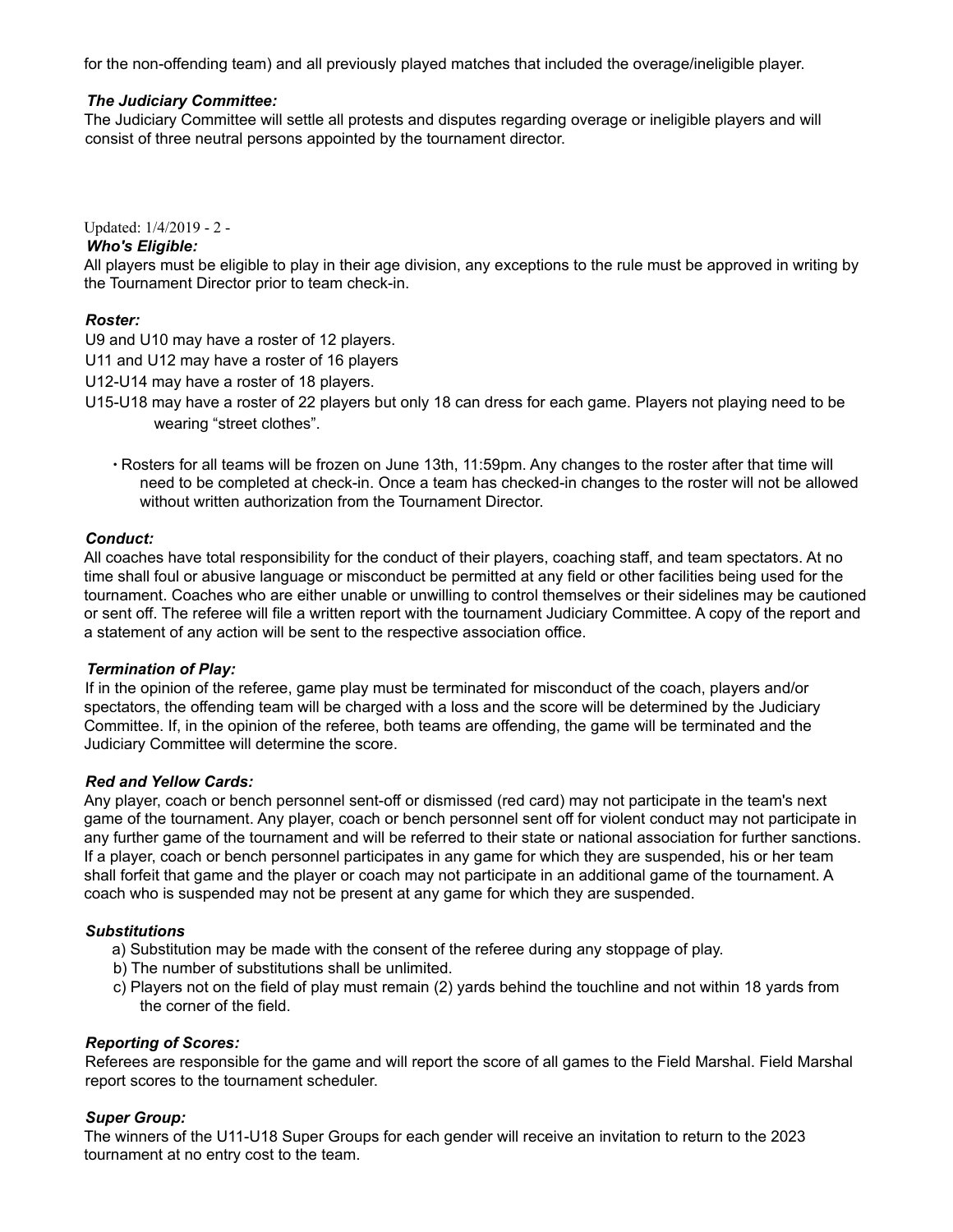∙ The invitation to winning team is not transferable to another team and has no cash value. ∙ The 2022 winning team is required to use the same GotSoccer team identification number when registering for the 2023 tournament in order to receive the free registration.

- ∙ The invitation is only valid for the winning team of the championship game in the U11-U18 Super Groups for each gender.
- ∙ Not valid for any division other than the Super Group division.
- ∙ The invitation is only good for the 2023 adidas Clash at the Border tournament and is not valid for use on any of the other Washington Timbers FC tournaments.
- ∙ Other restrictions may apply.

Updated: 1/4/2019 - 3 -

# *-Tournament Format*

## **Game Balls**

Game balls are supplied by the tournament.

## *Game Duration (Length of each half)*

U9-U10 games will be 25 minute halves. U11-U12 games will be 30 minute halves. U13-U14 games will be 35 minute halves. U15-U19 games will be 40 minute halves

All games will have a five-minute halftime unless shortened by the authority of the Field Marshal or referee. If the start time of a game is more than 10 minutes behind schedule, the Field Marshal may make a decision to shorten the game. He/She will do so by informing the coaches, prior to the start of the game, if the game time will need to be shortened by 5 minutes for each half.

## *Overtime:*

All games will have **NO OVERTIME** period. Preliminary games may end in a tie. All quarterfinal/semifinal/final games will have a winner. There will be no overtime periods for quarterfinal, semifinal, and final games. Kicks from mark (KFM) per FIFA rules are used to determine a winner if quarterfinal, semifinal, or final games end in a draw at the end of regulation time.

# *Scoring for Preliminaries*:

- 1. Win 3 points
- 2. Draw 1 points
- 3. Loss 0 points

Note: In the case of a "Bye" because of no show or cancellation, a score of 1-0 (8 points) will be awarded to the winning team. (The Tournament Committee will make every effort to try to find a replacement team when a cancellation occurs.) If a no show or canceling team has already played a game(s) this (these) games(s) will be rescored with a 1-0 (8 point) result, upon confirmation and approval from the tournament director.

# *Tie Breaking*

- 1. Head to head competition
- 2. Difference between goals scored for and goals scored against (limit 4 per game)
- 3. Most number of wins
- 4. Least number of losses
- 5. Least number of goals scored against (limit 4 per game)
- 6. Most Goals For (limit 4 per game)
- 7. Coin toss or Penalty Kick (Tournament Director discretion) In the case of a Coin toss, the Tournament director or representative assigned by the tournament director, will perform the coin toss with at least 2 neutral witnesses. The coin toss will be video recorded. Coaches attendance/notification is not mandatory.

In the event of a 3-way tie, the tiebreaker will start with #2 until 1 team advances or is eliminated, then the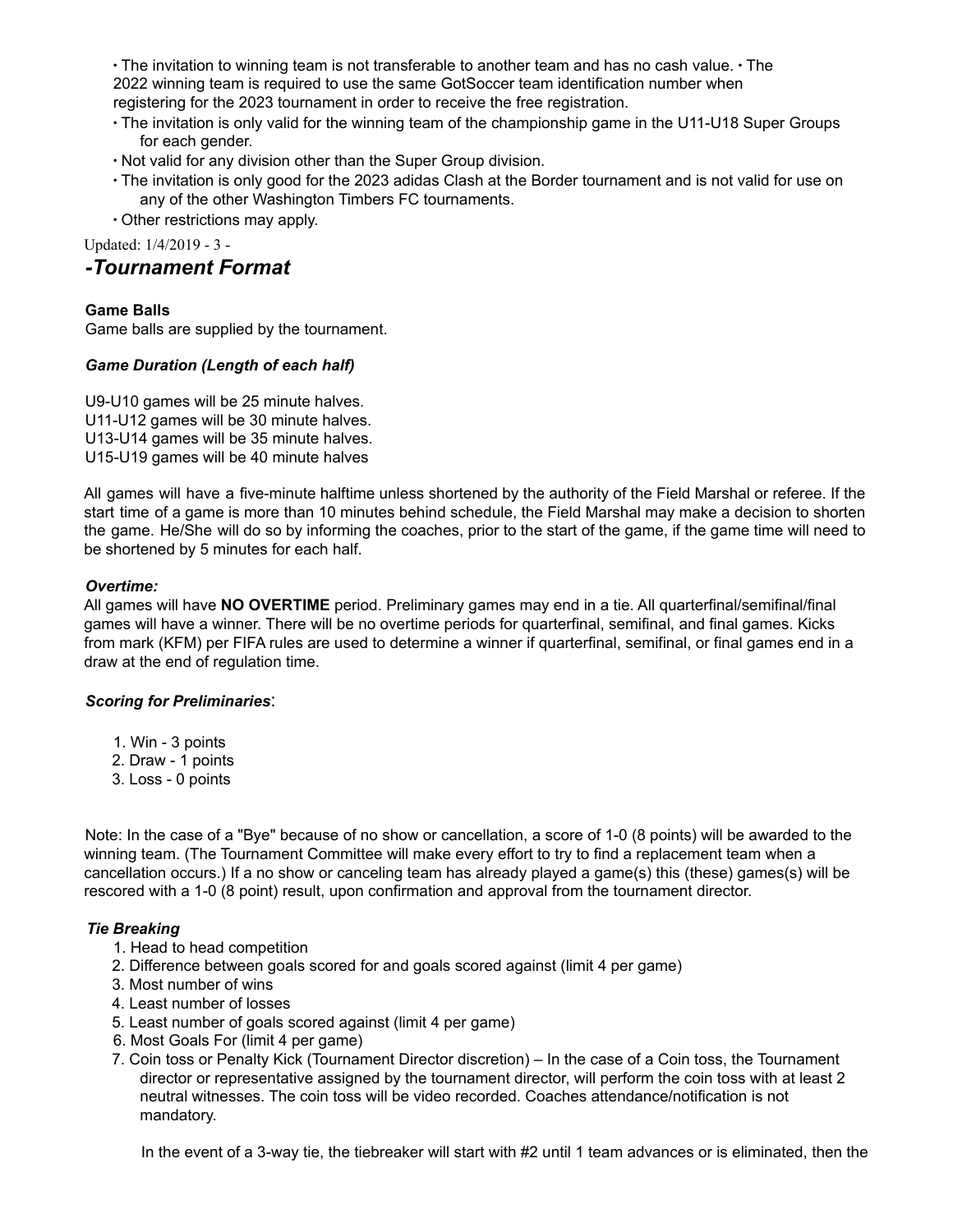tiebreaker will start again from #1 to break the tie of the 2 remaining teams.

### *Tournament and Match Schedules:*

*1. Group Format based on number of teams for each age/gender: The Tournament reserves the right to alter the game formats to enhance competition and to improve the overall quality of the Tournament.* **2.** Referees: All matches will use referees certified by the Federation.

**3.** Match Delays, Suspensions, Cancellation – The tournament director will have the final say in match delays, suspensions or game cancellations due to unforeseen weather events. All attempts will be made to play any games that are delayed prior to the end of the tournament. If the game is unable to be played then the tournament director and the referees will make the determination of the score of the game.

Updated: 1/4/2019 - 4 -

*Forfeits:*

1. A forfeiture may occur when a team does not arrive by or within 5 minutes of the scheduled starting time for a match or not having the minimum number of players present. The tournament director may choose not to forfeit a game due to extenuating circumstances.

2. The minimum number of players required to start play will be based on FIFA Laws of the Game. 3.

A team that forfeits a match will be permitted to proceed in the tournament to the playoff rounds if otherwise qualified to do so.

**The Tournament Director has the authority to modify or waive these rules in unusual circumstances for** any game(s), which have not yet begun. Any modification, waiver, or failure to enforce any of these rules **of competition does not require the granting of further modification, waiver, or lack of enforcement. Any modifications made by the Tournament Director must be in writing.**